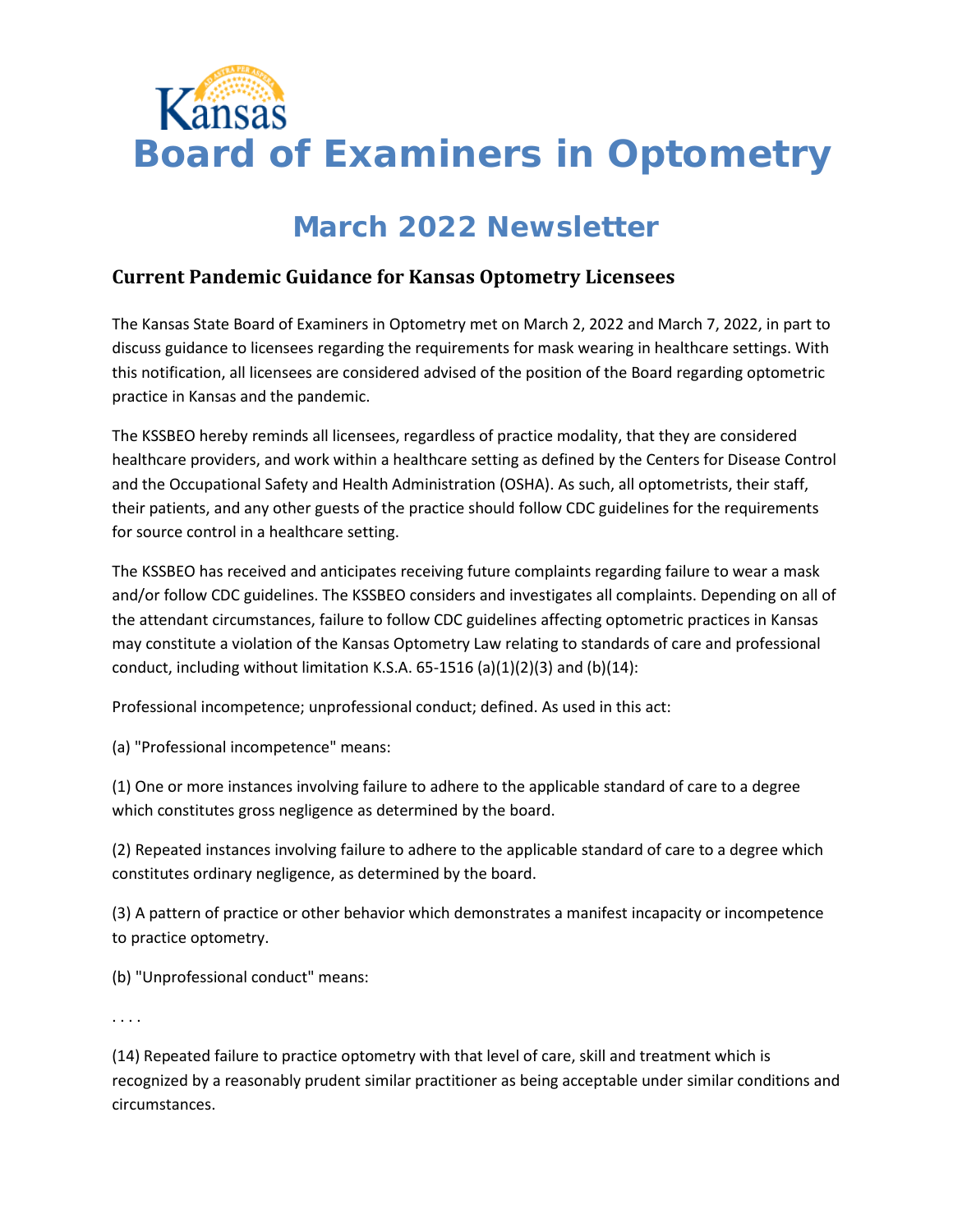The KSSBEO recognizes the implementation of these guidelines represents an inconvenience for both the patients and healthcare providers in an optometric practice. However, source control measures decrease the risk of transmission of disease between parties, in particular between HCP and patient in an examination room. One goal of the KSSBEO is to educate Kansas licensees regarding the guidance provided by CDC and OSHA to reduce this type of infection transmission.

As the COVID-19 pandemic is a continually evolving healthcare crisis, the KSSBEO encourages all licensees to continue to monitor local, state, and federal healthcare agencies to obtain the most current information to protect themselves, their staff and patients.

The KSSBEO will continue to issue updates to all licensees as the pandemic healthcare crisis evolves.

#### *History*

In March 2020, in response to the novel coronavirus and associated COVID-19 respiratory disease, the Centers for Disease Control (CDC) issued their strongest recommendation for all persons to wear facial masks to reduce the risk of transmission of disease. The Kansas State Board of Examiners in Optometry ("KSSBEO") followed suit in April 2020, advocating all licensees continue to monitor the information provided by the CDC, state, and local health agencies to best protect themselves, their staff and patients during the pandemic.

In April 2021 the CDC issued a change in their masking recommendation to allow for fully vaccinated individuals to go about most of their normal daily activities without a facial mask. The CDC specifically exempted healthcare settings from this amended guidance.

In September 2021, the KSSBEO updated the Pandemic-Related Mask Guidance based on new information provided by the CDC and OSHA. The Board strongly encouraged all licensees to abide by the guidelines set forth by both these entities regarding optometric practice and safety of healthcare workers and patients.

On February 25, 2022, the CDC issued updated guidance regarding the wearing of facial masks in public *for non-healthcare settings*. The CDC's most recent guidance *for non-healthcare settings* is based on local infection and hospitalization rates, determined on a community basis. The KSSBEO continues to encourage all licensees to monitor and follow the CDC's guidance for healthcare settings.

The COVID-19 Community Level is available on the CDC website, [www.cdc.gov.](http://www.cdc.gov/) In the "Low" and "Medium" Community Levels, it is deemed an acceptable risk for healthy, vaccinated members of the public to be indoors without facemasks. At the "High" Community Level, members of the public are encouraged to use facemasks, regardless of their individual health status. A person whose health is compromised is encouraged to continue to use a facemask, regardless of community level status.

### *A summary of information relevant to optometric practices follows, however all licensees should read and understand the material provided on the CDC website.*

*Current CDC guidance for Healthcare Settings*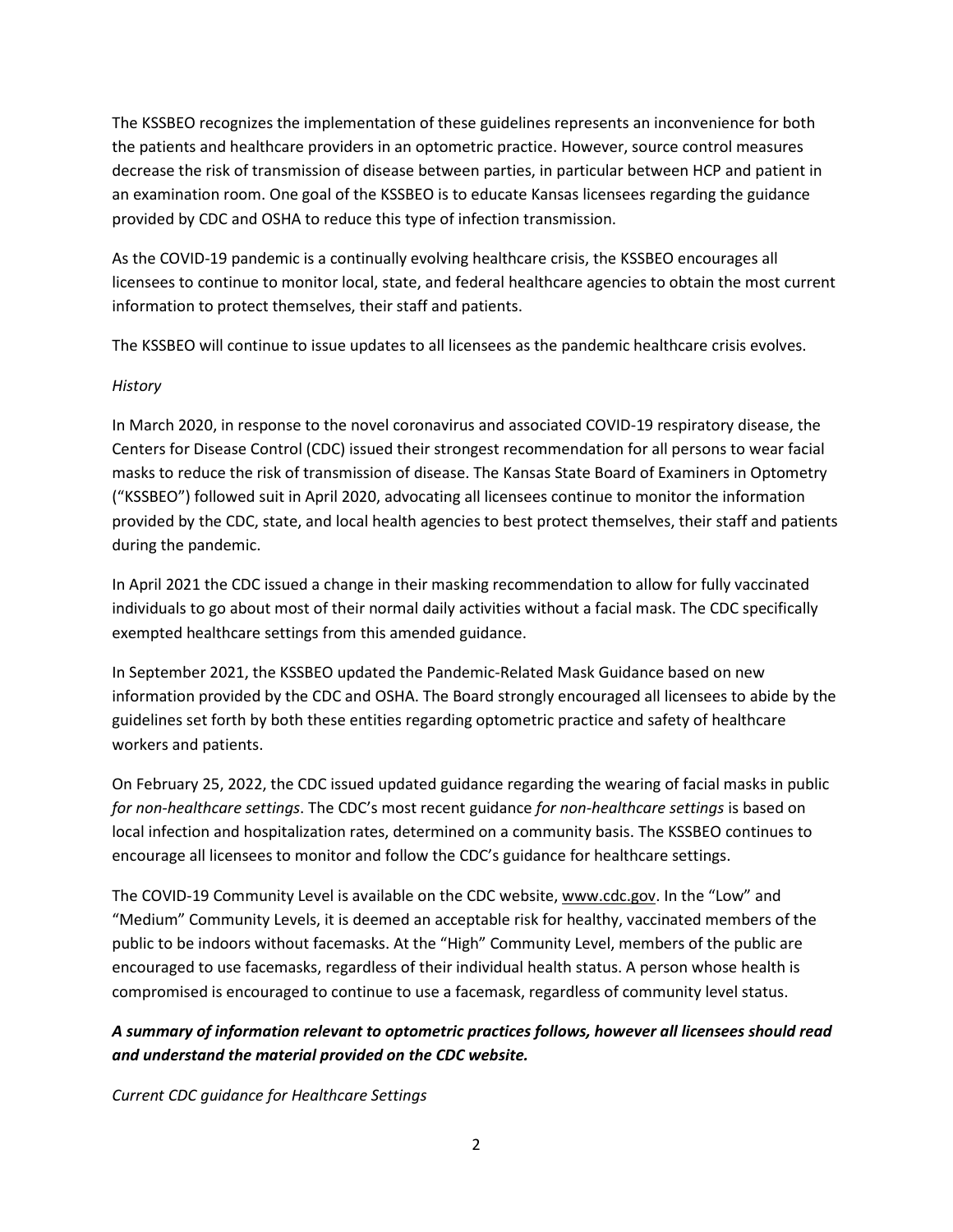CDC guidance for healthcare settings and healthcare personnel (HCP) was released February 2, 2022:

#### <https://www.cdc.gov/coronavirus/2019-ncov/hcp/infection-control-recommendations.html>

The information presented applies to all US settings where healthcare is provided.

Recommended routine infection prevention and control (IPC) practices during the COVID-19 pandemic

- o Everyone HCP, staff persons, and patients are encouraged to remain up to date with all recommended COVID-19 vaccine doses.
- o Establish a process to identify and manage individuals with suspected or confirmed COVID-19 infection
	- o Post a visual alert at the entrance and other strategic locations with instructions about recommendations to reduce transmission of illness
	- o Establish a process to identify anyone entering the facility, regardless of vaccination status, who has any of the three following criteria
		- A positive viral test for SARS-CoV-2
		- **Symptoms of COVID-19, or**
		- Close contact with someone with SARS-CoV-2 infection or a higher-risk exposure

Implement Source Control measures

- o "Source control refers to the use of respirators or well-fitting facemasks or cloth masks to cover a person's mouth and nose to prevent spread of respiratory secretions when they are breathing, talking, sneezing, or coughing."
- o "Source control and physical distancing (when physical distancing is feasible and will not interfere with provision of care) are recommended for **everyone in a healthcare setting**."
- o "While it is generally safest to implement universal use of source control for everyone in a healthcare setting, the following allowances could be considered **for individuals who are up to date with all recommended COVID-19 vaccine doses** in healthcare facilities **located in counties with low to moderate transmission**."
	- o HCP who are up to date with all recommended COVID-19 vaccines doses could choose not to wear source control or physically distance when they are in well-defined areas that are restricted from patient access
	- o HCP **should wear source control** when they are in areas of the facility where they could encounter patients
- o Patients and their visitors should wear source control and physically distance with indoor visitation.

Physical Distancing

In situations when patients are not all up to date with recommended COVID-19 vaccinations are occupying the same office space, seating should be arranged to maintain a six foot separation between individuals.

Engineering Controls and Indoor Air Quality

o Optimize the use of engineering controls to reduce or eliminate exposures by shielding HCP and other patients from infected individuals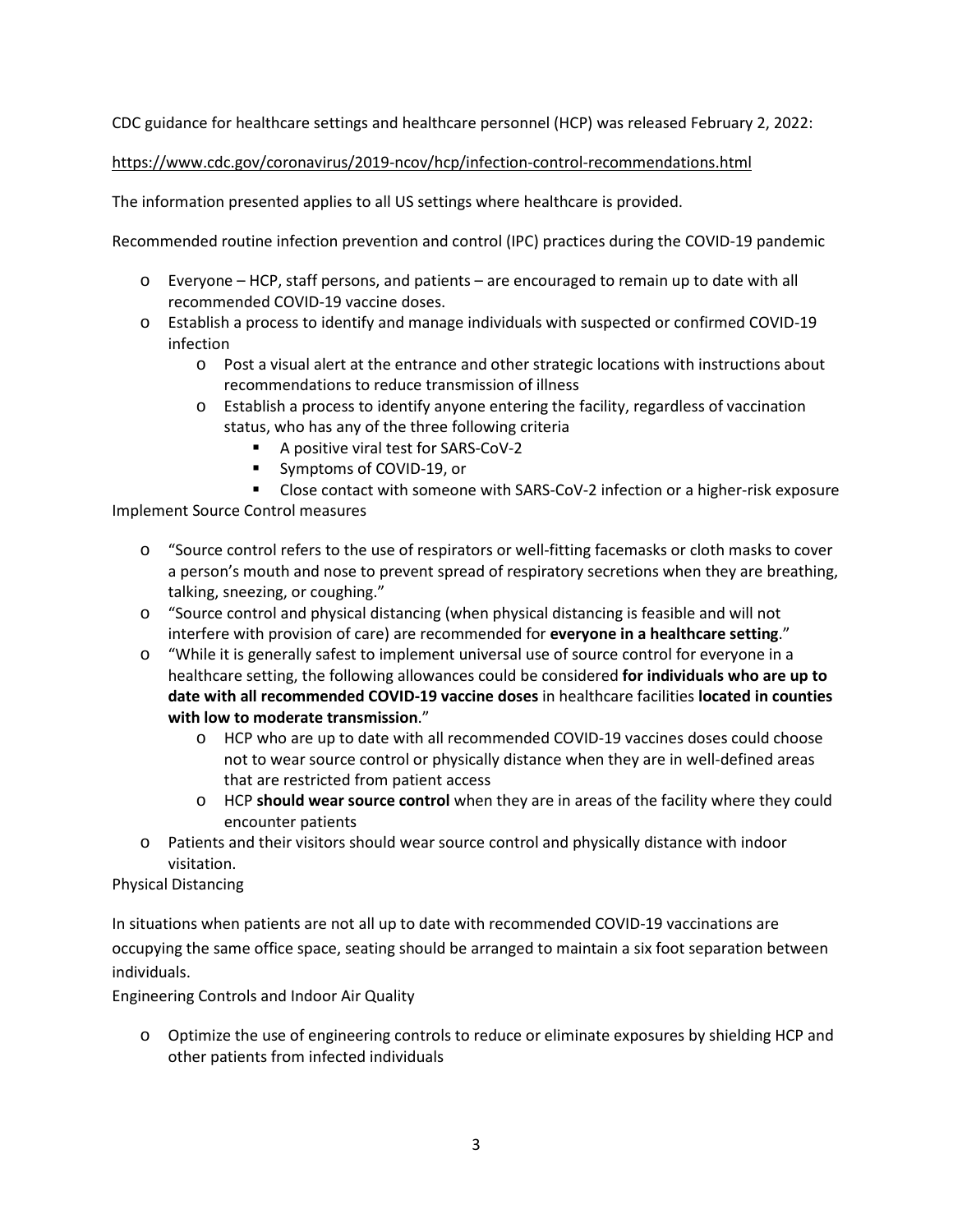### **Message from the President:**

As we begin 2022, the COVID-19 pandemic continues to dominate all aspects of healthcare. In response to the ongoing crisis, the Centers for Disease Control (CDC) and the Occupational Safety and Health Administration (OSHA) have issued masking recommendations for fully vaccinated individuals as to how to go about their daily activities and minimize risk of infection. While these recommendations have been modified since the pandemic began**,** *the CDC has specifically exempted healthcare settings***.** Since all Kansas licensees, regardless of practice modality, are healthcare providers who work in healthcare settings as defined by the CDC and OSHA, *KSSBEO endorses following the guidelines*. Despite COVID-19 dominating the regulatory atmosphere, KSSBEO has other duties and the Board's members are moving forward.

Rules and Regulations, which apply to all Kansas licensees, are currently being updated. This project will likely take a few years since various other branches of state government must review the changes being suggested prior to approval. As optometry changes, so do the rules and regulations.

To improve transparency, previous Board Final Orders, court decisions, and complaints from KSSBEO to other agencies are in the process of being made available on the Board's website. There is much activity on the oversight side of the Board and the public needs access to be aware of that activity.

Different databases that the Board maintains are being audited and multiple information gaps have been discovered. A core issue forthe Board isthe lack of current contact information forlicensees which results in the inability to contact them. This is particularly important with something time sensitive, such as license renewal, since not responding to a Board inquiry may result in a license expiring. K.S.A. 65-1509(a) requires that licensees keep their practice location and contact information current; please review your information on the Board's website and update accordingly on an annual basis.

In an attempt to reach more licensees with Newsletters and announcements, the Board is reviewing the use of text messages as a notification method. Email notification does not have sufficient readership resulting in licensees being unaware of information from KSSBEO. Please email your cell phone number to [kssbeo@ks.gov](mailto:kssbeo@ks.gov) to receive text messages from the Board. The text will come from **468311;** be sure to add that number to your contacts.

A page has been added to the Board's website called "Forms". All Board related forms may be found on this page to simplify website navigation. To view the new page, and the changes discussed in the Newsletter, go to [www.kssbeo.ks.gov.](http://www.kssbeo.ks.gov/)

Gerard Lozada, O.D. KSSBEO President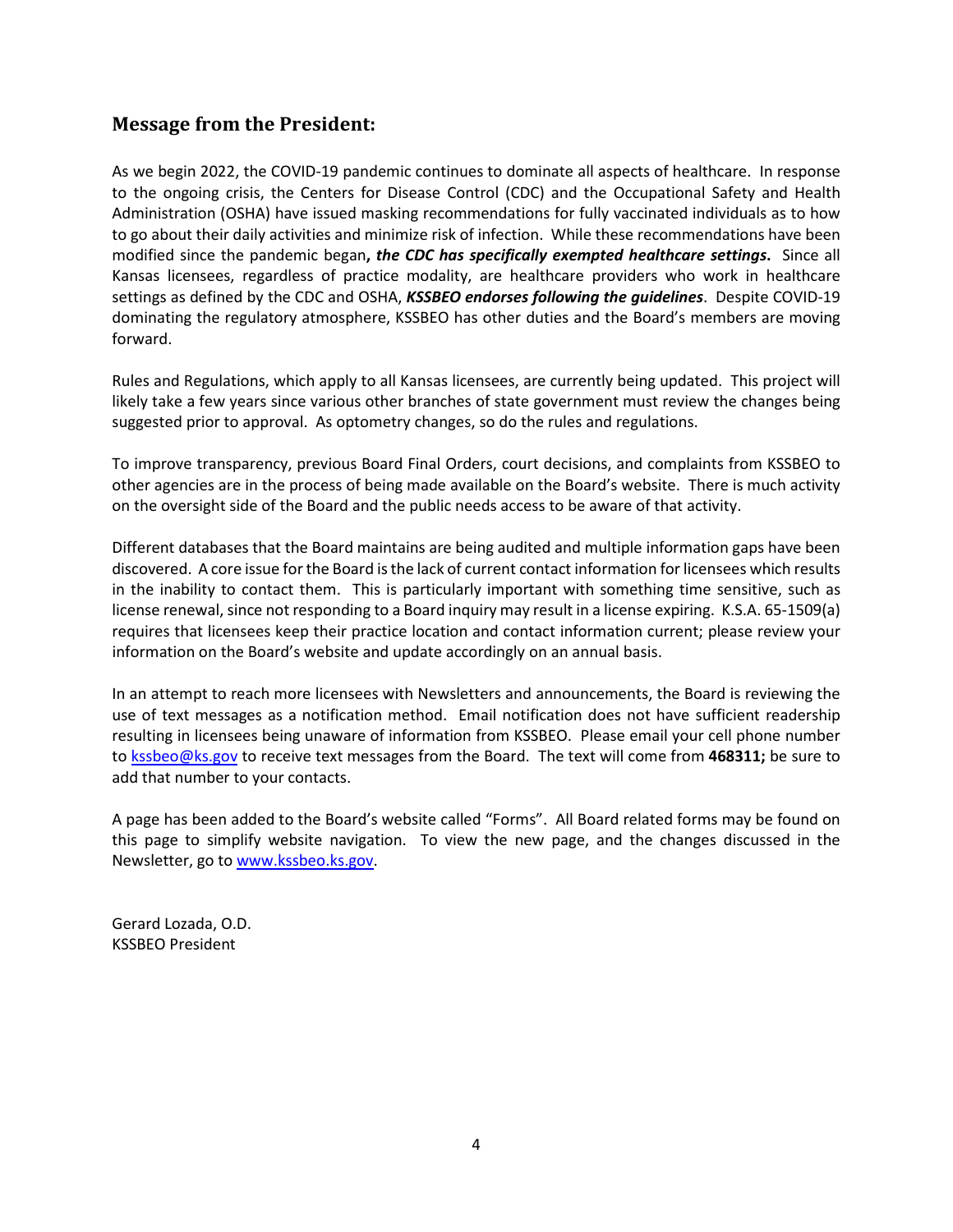### **Meet the New Board Member:**

In 2021, the Board said farewell to board member Craig Newland, OD and welcomed Lora Durst, OD.

Lora Durst received her undergraduate degree from the University of California at Davis and her Doctor of Optometry from the University of California, Berkeley, School of Optometry in 1992. After practicing for several years in the Chicago suburbs, Lora relocated to Kansas to be closer to family. She's enjoyed practicing in a variety of settings, most recently solo practice in Topeka. In her spare time, Lora enjoys quilting and bicycling.

# **Trade Names:**

The Board conducted a trade name audit in 2021 which uncovered several issues with trade names and licensees.

Per K.A.R. 65-9-1, no licensee, including any licensee who practices in a partnership, association, professional corporation, limited liability company or other group practice, may practice under a trade name unless approved by the Board. Note that this means if a licensee is an employee of a practice and will engage in the practice of optometry under the trade name, the licensee is responsible for ensuring that the trade name has been approved.

There is a Trade Name Application on the Board'[s website.](https://kssbeo.ks.gov/optometrists/trade-name-application) Trade Names are discussed and approved or denied at quarterly Board meetings. You may not begin using your desired trade name until and unless you have received Board approval.

Another item noticed during the audit was that some corporations and limited liability companies have not been organized correctly with the Kansas Secretary of State.

Per K.S.A. 65-1522: *Professional corporations, limited liability company, associations, sole practitioners; practice locations, franchise agreements. (a) A licensee may practice optometry under the name of a professional corporation, authorized by K.S.A. 17-2706 and amendments thereto or a limited liability company authorized by K.S.A. 2002 Supp. 17-7668 and amendments thereto. Such professional corporate name or limited liability company name may contain a trade name or assumed name approved by the board.*

One of the requirements is to obtain a *[Certificate of Good Standing](https://kssbeo.ks.gov/optometrists/request-for-certificate)* from the Board that also states that the name of the entity has been approved. If you did not request a certificate of good standing from the Board and file the certificate of good standing with the Secretary of State along with your articles of incorporation or articles of organization, then your corporation or LLC was not established properly. Please take a moment to check with the Secretary of State to determine if your corporation was correctly set up: <https://www.kansas.gov/businesscenter/> If your corporation is not set up correctly, you will need to file an amendment with the [Secretary of State.](https://sos.ks.gov/forms/business_services/BEA.pdf)

During its January 2022 meeting the Board determined to grant amnesty to any licensees practicing through improperly organized entities until June 30, 2022 to allow time to make certain your corporation or LLC is set up correctly or to file the appropriate amendment with the Secretary of State's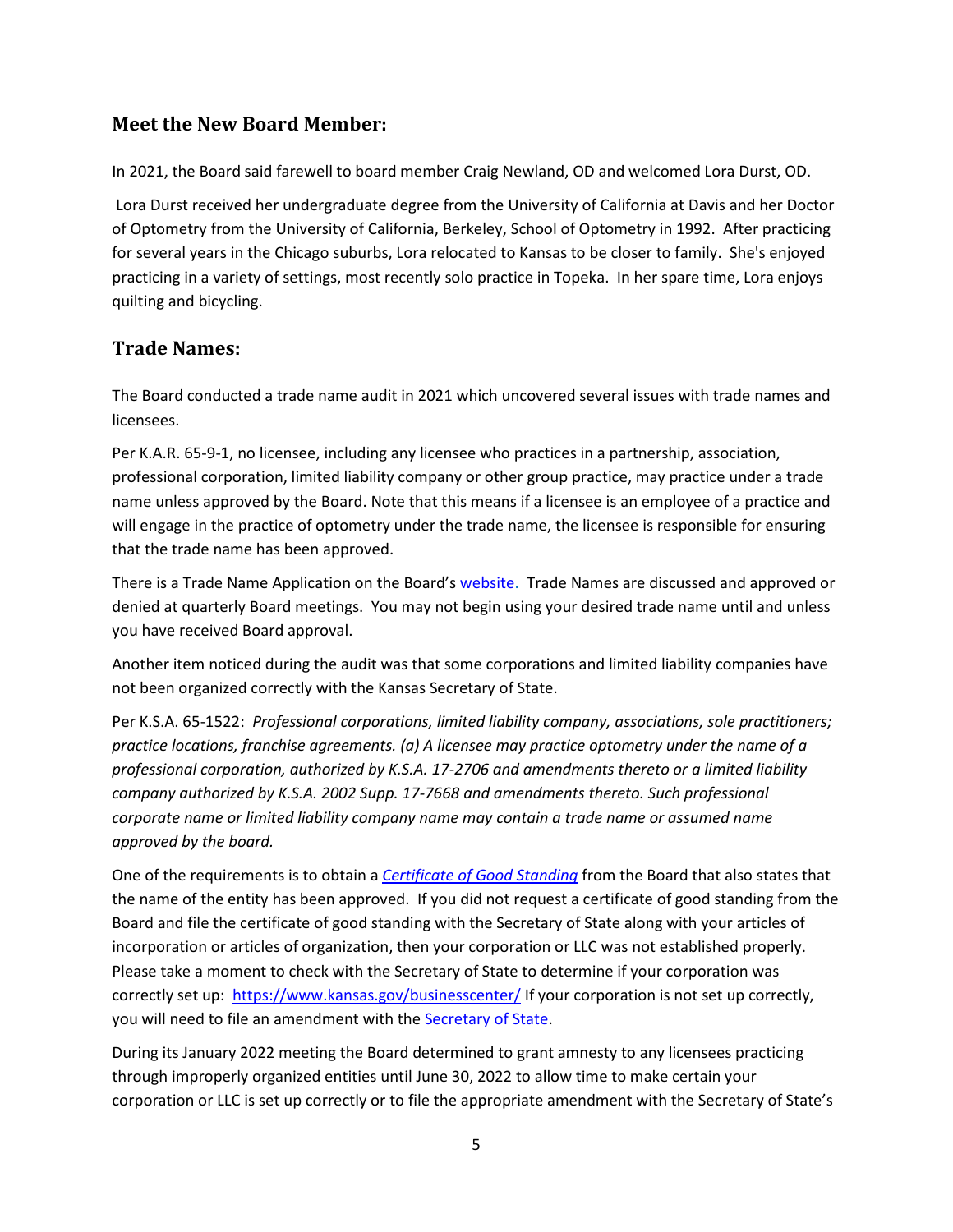office. After June 30, 2022, the Board will take corrective action against non-compliant licensees including the assessment of fines to anyone that still has not set up their corporation or LLC correctly. However, please note that if other issues which violate the Optometry Law are found in conjunction with the improper organization, then such licensees will not be entitled to the aforementioned amnesty.

Please remember that trade Names are also *location specific.* If you have *moved or added additional locations*, you will need Board approval *prior* practicing at those locations. You will need to practice under your own name until the Board has approved the changes. Fines will be accessed for failure to obtain Board approval.

In addition, per K.A.R. 65-9-5(f), if a practitioner is deceased or retired, the trade name may only be used by a new practitioner for up to one year from the date of succession, provided that the new optometrist uses the term "succeeded by," "succeeding" or "successor to".

And finally, per K.A.R. 65-9-5(g), ultimately, the optometrist who obtained trade name approval is responsible for compliance with all provisions of the law. The holder of the trade name is likewise responsible for notifying the Board in writing of all licensees practicing under the trade name and within 30 days if there is a change in the licensees practicing under the name. See K.A.R. 65-9-5(a).

# **Keep the Board Updated:**

Another item that was noticed during the trade name audit is that Board had not been notified of changes in practice locations. Any change to your record and this includes practice locations, home addresses, or insurance, needs to be updated. It should be done *at the time of the change* and not just during renewals. During renewals, you should double check that the information is still correct. During the audit it was discovered that practice locations had changed years ago but it had never been updated in the Board's database.

*K.S.A. 65-1509. Notification of location of practice; biennial license renewal, fee; inactive status license; expiration of license, notice; cancellation of license; reinstatement, fee. (a) Before engaging in the practice of optometry in this state, it shall be the duty of each licensed optometrist to notify the board in writing of the address of the office or offices where such licensee is to engage or intends to engage in the practice of optometry and of any changes in the licensee's location of practice. Any notice required to be given by the board to any licensed optometrist may be given by mailing to such address through the United States mail, postpaid, or by electronic means to such electronic mail or facsimile address provided by the licensed optometrist to the board for such purpose.*

# **New Login Process for the Licensing Database:**

In December 2021, the Board improved the login process to the licensing database. You will need to link your licensing account with KanAccess. If you do not have a KanAccess account, you will need to create one by following these steps: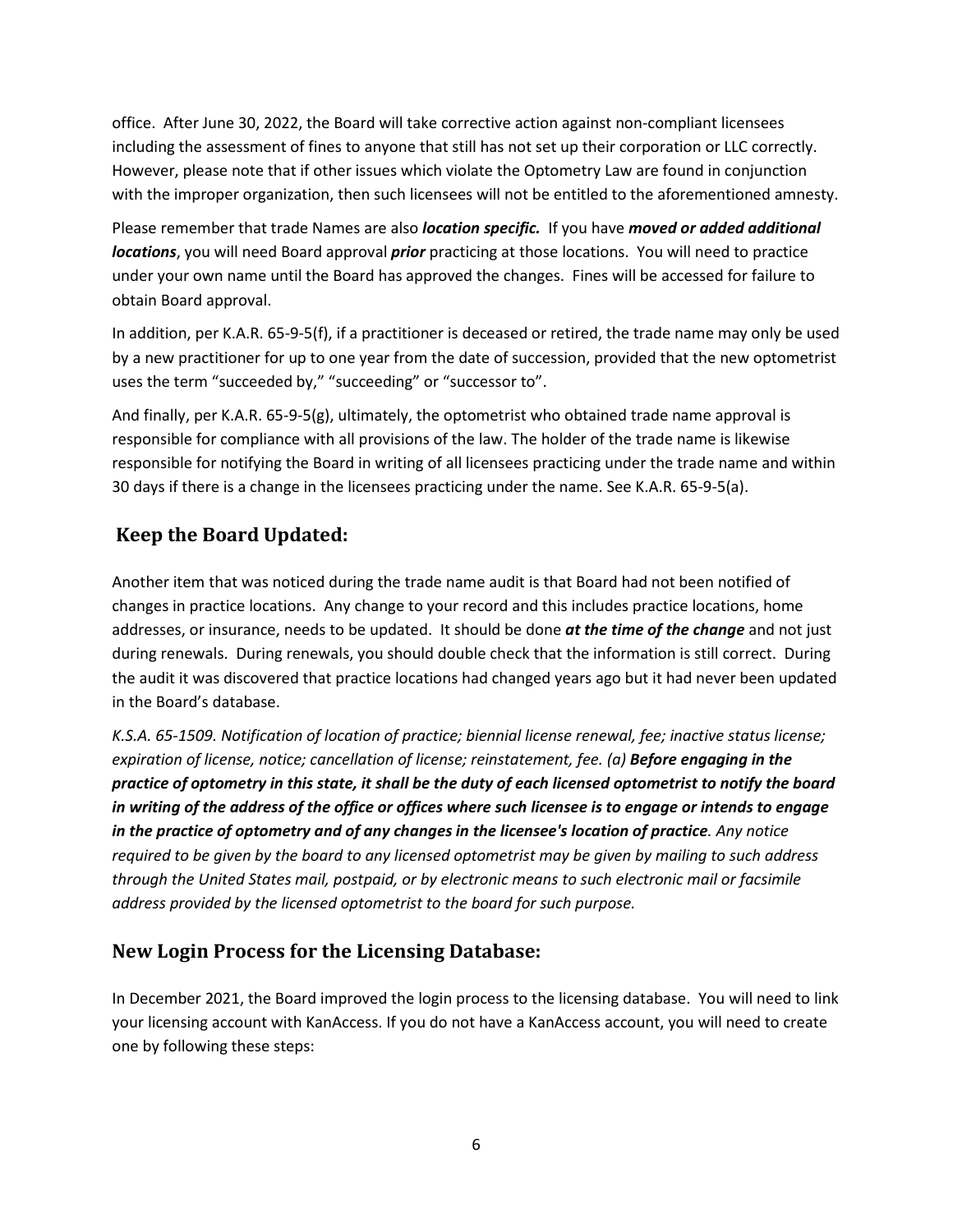- 1. Click the "Start" or "Begin" button on the front page. Once you've selected to "Start" or "Begin" the application, you will be directed to KanAccess.
- 2. Click on the "Sign Up" button to continue.
- 3. An email confirmation will be sent to the email provided.
- 4. Complete the Sign-Up process by selecting the link in the email sent to the supplied email address.

#### **Every licensee must have their own individual KanAccess Account.**

### **Electronic Prescribing:**

During the 2019 session, the Kansas legislature passed a bill that has been codified as KSA 65-16,128 mandating electronic prescribing of controlled substance opioids beginning July 1, 2021.

The Kansas Board of Pharmacy will be issuing waivers for prescribers that meet certain criteria and providing a verification method for pharmacists. Waivers will not take effect until July 1, 2021 and all will expire December 31, 2021. Prescribers can apply at any time and can then later apply for six-month extensions. To keep it simple, waivers will always expire June 30 and December 31 each year (no more than 6 months). Also, notable that these are waivers of state requirements, NOT federal requirements (see CMS rules on controlled substance prescribing). For additional information or to apply for a waiver or renewal: [Electronic Prescribing Waiver \(ks.gov\)](https://gcc02.safelinks.protection.outlook.com/?url=https%3A%2F%2Fpharmacy.ks.gov%2Fresources-consumer-info-2%2Felectronic-prescribing-waiver&data=04%7C01%7CJan.Murray%40ks.gov%7Cb56fb663d3ce4b39569208d9efc83ba6%7Cdcae8101c92d480cbc43c6761ccccc5a%7C0%7C0%7C637804465536779868%7CUnknown%7CTWFpbGZsb3d8eyJWIjoiMC4wLjAwMDAiLCJQIjoiV2luMzIiLCJBTiI6Ik1haWwiLCJXVCI6Mn0%3D%7C3000&sdata=lQdJXkR2cpXassipkIwCTpkP6skbBTgAGm8eJNBf2c4%3D&reserved=0)

# **Intense Pulsed Light:**

During the May 19, 2021 Board meeting, the Board discussed Intense Pulsed Light. The Board decided in its current form, it can be used at therapy for treating certain conditions of the eye. If the procedure for using Intense Pulsed Light should change, the Board would address it at that time.

### **Medicated Contact Lenses:**

Per the Kansas Board of Pharmacy: Dispensing medicated contact lenses is acceptable for optometrists. The medication dispensing allowance coupled with the contact lens dispensing authorization is within the law.

### **Maintaining an Office:**

The Board office receives many questions regarding the relationship of the O.D. to large nonprofessional corporations. Some of these non-professional corporations offer space for rent for optometrists to practice near their dispensaries. Kansas rules and regulations are specific about these relationships. Following are some of these rules.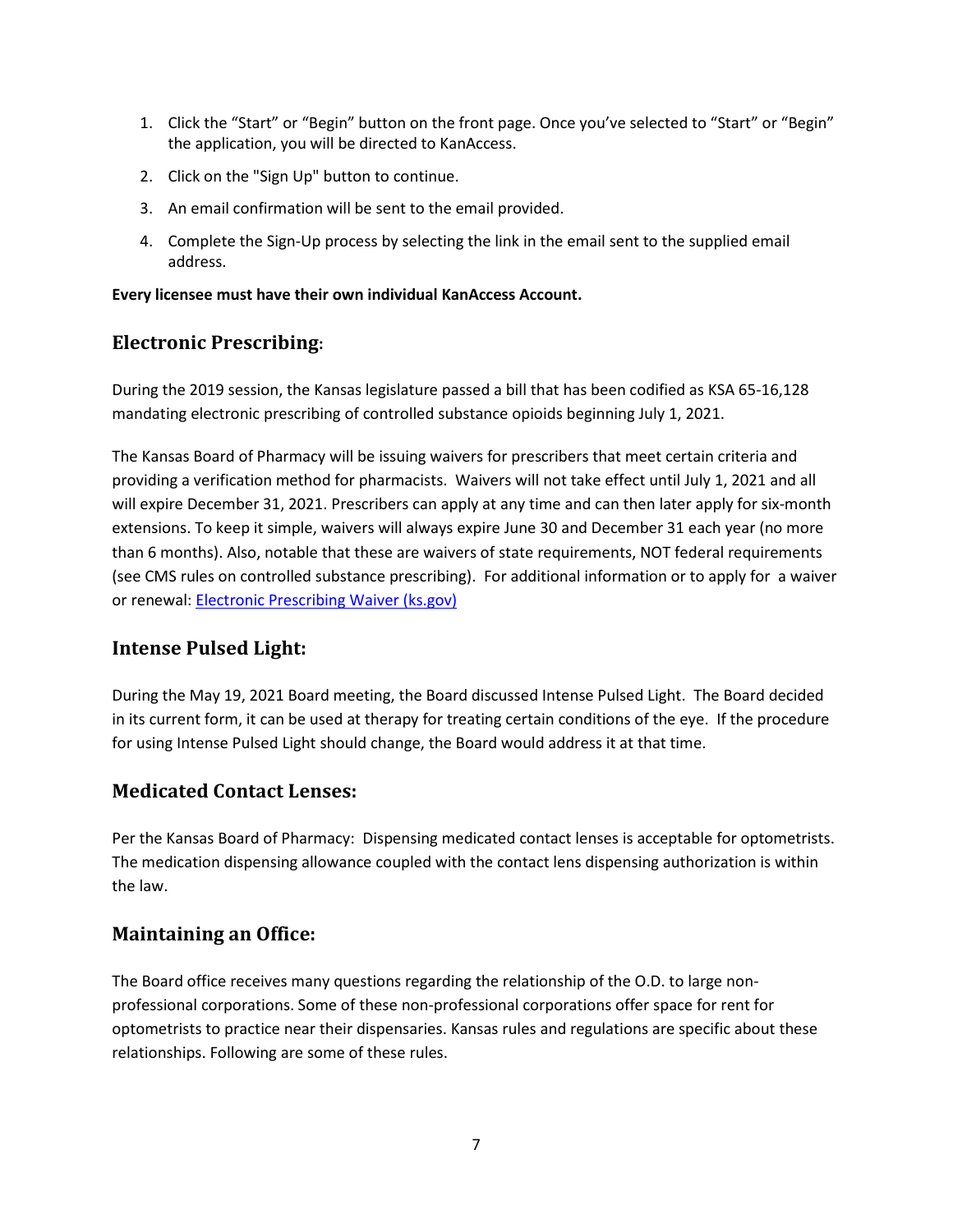**K.A.R. 65-11-3; Advertising**-"…all signs, advertising, and displays of any licensee shall be separate and distinct from those of any other person, firm, or corporation and shall not in any way suggest that the licensee is associated with any other person, firm, or corporation with which the licensee is not associated…"

**K.A.R. 65-10-3; Physical Space**-"…If a licensee obtains any beneficial interest in a franchise or equivalent relationship to engage in the business of marketing ophthalmic goods or contact lenses, all operations of that franchise or equivalent relationship shall be separate and apart from any and all offices or locations at which the licensee, or any entity in which the licensee has a beneficial interest, provides optometric services.

… ``separate and apart'' shall include: (1) being physically separated; and (2) the totally independent functioning of the franchise business of optical dispensing and any optometric office or practice location."

**K.A.R. 65-10-2; Maintaining an Office**-"…an unlicensed person shall be deemed to be maintaining an office for the practice of optometry if either of the following conditions is met:

(a) That person bears any expense for this office by having entered into any rental arrangement, lease arrangement, or debt arrangement with a licensee regarding the licensee's practice whereby the cost or terms allow the unlicensed person to exert influence on the professional judgment or practice of the licensee.

(b) The licensee's office, location, or place of practice indicates or implies, by location, advertising, or otherwise, that the licensee is practicing as a part of or in association with the business of an unlicensed person."

To reference the complete Rules and Regulations, please go to the Board [website.](https://www.kssbeo.ks.gov/home)

# **Hubble Contacts Fined \$3.5 Million**

Filing complaints with the FTC does work. The FTC fined Hubble Contacts \$3.5 million for violating the Contact Lens Rule. More details can be found here: [https://www.ftc.gov/news-events/press](https://www.ftc.gov/news-events/press-releases/2022/01/vision-path-inc-online-seller-hubble-lenses-settles-charges-it)[releases/2022/01/vision-path-inc-online-seller-hubble-lenses-settles-charges-it](https://www.ftc.gov/news-events/press-releases/2022/01/vision-path-inc-online-seller-hubble-lenses-settles-charges-it)

# **Impaired Provider Committee Update**

The Risk Management Law for Kansas, K.S.A. 65-4921 through 65-4930, requires all professional groups to have a mechanism in place to help their providers deal with conditions that would diminish their ability to work at their highest level. Examples of impairment might include senility, untreated mental illness, sexual harassment or other abusive sexual behavior, abuse of or dependency on alcohol or drugs, and other addictions such as gambling